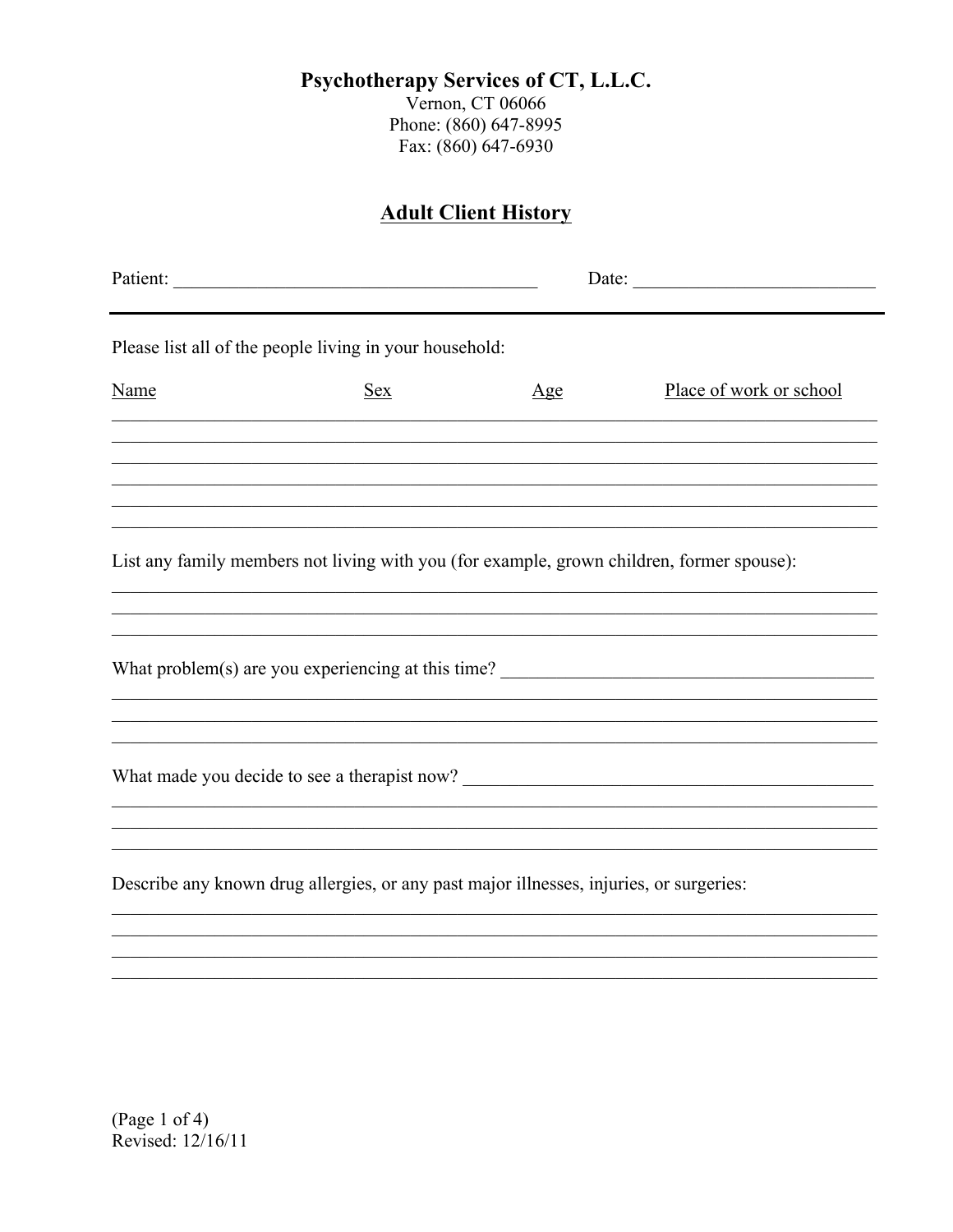|                                                       | <b>CIGARETTES</b>                                                                                                    |              | <b>ALCOHOL</b> |                                                                   | <b>MARIJUANA</b>                                                                                       |  |
|-------------------------------------------------------|----------------------------------------------------------------------------------------------------------------------|--------------|----------------|-------------------------------------------------------------------|--------------------------------------------------------------------------------------------------------|--|
| Don't Smoke                                           |                                                                                                                      | Don't Drink  |                | Don't Smoke                                                       |                                                                                                        |  |
| $<$ Than 1                                            |                                                                                                                      | Drink        |                | Smoke                                                             |                                                                                                        |  |
| Pack/Day                                              |                                                                                                                      | 1/Month      |                | 1/Month                                                           |                                                                                                        |  |
| 1 Pack/Day                                            |                                                                                                                      | <b>Drink</b> |                | Smoke                                                             |                                                                                                        |  |
|                                                       |                                                                                                                      | 1/Week       |                | 1/Week                                                            |                                                                                                        |  |
| $>1$ Pack/Day                                         |                                                                                                                      | Drink More   |                | Smoke More                                                        |                                                                                                        |  |
|                                                       |                                                                                                                      | Than 1/Week  |                | Than 1/Week                                                       |                                                                                                        |  |
| Do You                                                |                                                                                                                      | Do You       |                | Do You                                                            |                                                                                                        |  |
| Want To                                               |                                                                                                                      | Want To      |                | Want To                                                           |                                                                                                        |  |
| Quit?                                                 |                                                                                                                      | Quit?        |                | Quit?                                                             |                                                                                                        |  |
|                                                       | Do you use other drugs (for example, cocaine, speed, etc.)? If so, describe:                                         |              |                |                                                                   |                                                                                                        |  |
| Have you ever been on probation? Yes No<br>If so why? |                                                                                                                      |              |                |                                                                   |                                                                                                        |  |
|                                                       | Do you ever hear voices or see things that other people can't see or hear? If so, describe:                          |              |                |                                                                   |                                                                                                        |  |
|                                                       | Do you ever feel that people are out to hurt you?<br>Do you feel that people are talking about you behind your back? |              |                | $Yes$ <sub>___</sub><br>Yes                                       | $No$ —<br>$No$ <sub>___</sub>                                                                          |  |
|                                                       | Do you have any sleep trouble? If yes, check those areas that are problems:                                          |              |                |                                                                   |                                                                                                        |  |
|                                                       | Falling asleep Restless sleep Waking throughout the night Cher (explain):                                            |              |                |                                                                   |                                                                                                        |  |
| the change:                                           |                                                                                                                      |              |                |                                                                   | Have your eating habits or weight changed in recent months? If yes, check those areas that describe    |  |
|                                                       | Weight loss ______ Loss appetite _______ Weight gain ______ Increased appetite _____                                 |              |                | <u> 1999 - Johann John Stone, Amerikaansk politiker (d. 1989)</u> |                                                                                                        |  |
| If yes, list who and when:                            | ,我们也不能在这里的人,我们也不能在这里的人,我们也不能在这里的人,我们也不能在这里的人,我们也不能在这里的人,我们也不能在这里的人,我们也不能在这里的人,我们也                                    |              |                |                                                                   | Have you ever seen a counselor or doctor for emotional, mental health or substance abuse difficulties? |  |

 $\mathcal{L}_\mathcal{L} = \{ \mathcal{L}_\mathcal{L} = \{ \mathcal{L}_\mathcal{L} = \{ \mathcal{L}_\mathcal{L} = \{ \mathcal{L}_\mathcal{L} = \{ \mathcal{L}_\mathcal{L} = \{ \mathcal{L}_\mathcal{L} = \{ \mathcal{L}_\mathcal{L} = \{ \mathcal{L}_\mathcal{L} = \{ \mathcal{L}_\mathcal{L} = \{ \mathcal{L}_\mathcal{L} = \{ \mathcal{L}_\mathcal{L} = \{ \mathcal{L}_\mathcal{L} = \{ \mathcal{L}_\mathcal{L} = \{ \mathcal{L}_\mathcal{$ 

Check the appropriate box describing your use of cigarettes, alcohol and marijuana:

(Page 2 of 4) Revised: 12/16/11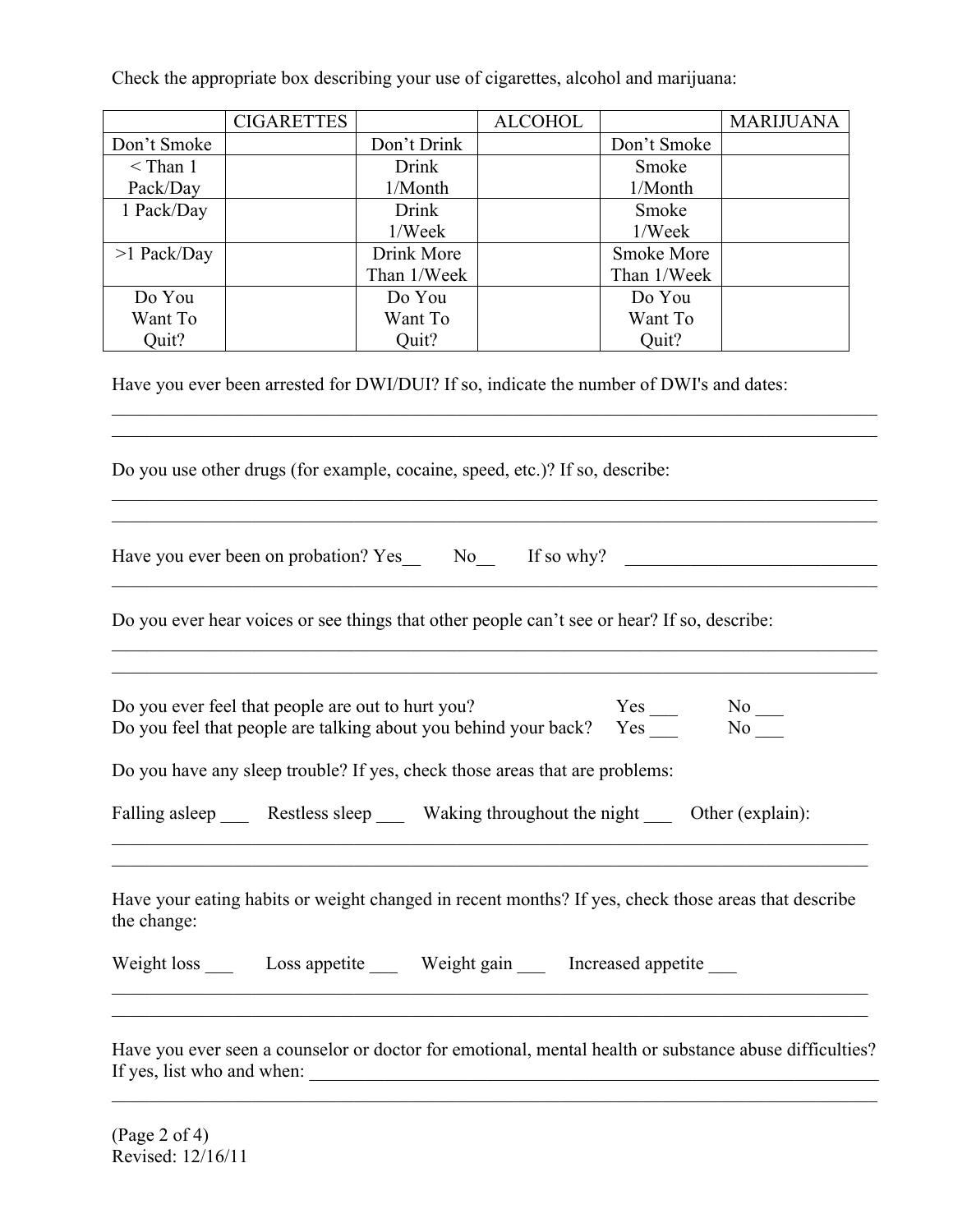Have you ever taken any medication for emotional, mental health or substance abuse difficulties? If yes, what and when: \_\_\_\_\_\_\_\_\_\_\_\_\_\_\_\_\_\_\_\_\_\_\_\_\_\_\_\_\_\_\_\_\_\_\_\_\_\_\_\_\_\_\_\_\_\_\_\_\_\_\_\_\_\_\_\_\_\_\_\_\_

 $\_$  , and the contribution of the contribution of the contribution of the contribution of  $\mathcal{L}_\text{max}$ 

Have you ever been in a hospital for emotional, mental health or substance abuse difficulties? If yes, for what and when:  $\frac{1}{\sqrt{1-\frac{1}{2}}\sqrt{1-\frac{1}{2}}\sqrt{1-\frac{1}{2}}\sqrt{1-\frac{1}{2}}\sqrt{1-\frac{1}{2}}\sqrt{1-\frac{1}{2}}\sqrt{1-\frac{1}{2}}\sqrt{1-\frac{1}{2}}\sqrt{1-\frac{1}{2}}\sqrt{1-\frac{1}{2}}\sqrt{1-\frac{1}{2}}\sqrt{1-\frac{1}{2}}\sqrt{1-\frac{1}{2}}\sqrt{1-\frac{1}{2}}\sqrt{1-\frac{1}{2}}\sqrt{1-\frac{1}{2}}\sqrt{1-\frac{1}{2}}\$ 

Have you ever deliberately hurt yourself, overdosed or attempted suicide? If yes, how many times, when and how:  $\Box$ 

 $\mathcal{L}_\mathcal{L} = \{ \mathcal{L}_\mathcal{L} = \{ \mathcal{L}_\mathcal{L} = \{ \mathcal{L}_\mathcal{L} = \{ \mathcal{L}_\mathcal{L} = \{ \mathcal{L}_\mathcal{L} = \{ \mathcal{L}_\mathcal{L} = \{ \mathcal{L}_\mathcal{L} = \{ \mathcal{L}_\mathcal{L} = \{ \mathcal{L}_\mathcal{L} = \{ \mathcal{L}_\mathcal{L} = \{ \mathcal{L}_\mathcal{L} = \{ \mathcal{L}_\mathcal{L} = \{ \mathcal{L}_\mathcal{L} = \{ \mathcal{L}_\mathcal{$ 

 $\_$  , and the contribution of the contribution of the contribution of the contribution of  $\mathcal{L}_\text{max}$ 

 $\_$  , and the contribution of the contribution of  $\mathcal{L}_\mathcal{A}$  , and the contribution of  $\mathcal{L}_\mathcal{A}$  $\mathcal{L}_\mathcal{L} = \{ \mathcal{L}_\mathcal{L} = \{ \mathcal{L}_\mathcal{L} = \{ \mathcal{L}_\mathcal{L} = \{ \mathcal{L}_\mathcal{L} = \{ \mathcal{L}_\mathcal{L} = \{ \mathcal{L}_\mathcal{L} = \{ \mathcal{L}_\mathcal{L} = \{ \mathcal{L}_\mathcal{L} = \{ \mathcal{L}_\mathcal{L} = \{ \mathcal{L}_\mathcal{L} = \{ \mathcal{L}_\mathcal{L} = \{ \mathcal{L}_\mathcal{L} = \{ \mathcal{L}_\mathcal{L} = \{ \mathcal{L}_\mathcal{$ 

 $\_$  , and the contribution of the contribution of the contribution of the contribution of  $\mathcal{L}_\text{max}$ 

Have you had any feelings of wanting to hurt yourself or anyone else **over the past month**? If yes, describe:

Do you or a family member have firearms in your home? Yes No

Has anyone in your family ever committed suicide? If yes, who, when and how?

Do any of your family members have emotional, behavioral, mental health or substance abuse difficulties? If yes, who and when: \_\_\_\_\_\_\_\_\_\_\_\_\_\_\_\_\_\_\_\_\_\_\_\_\_\_\_\_\_\_\_\_\_\_\_\_\_\_\_\_\_\_\_\_\_\_\_\_\_\_\_\_

What are your personal strengths and support systems that have allowed you to cope with other difficult life situations in the past? \_\_\_\_\_\_\_\_\_\_\_\_\_\_\_\_\_\_\_\_\_\_\_\_\_\_\_\_\_\_\_\_\_\_\_\_\_\_\_\_\_\_\_\_\_\_\_\_\_\_\_\_

 $\_$  , and the contribution of the contribution of the contribution of the contribution of  $\mathcal{L}_\text{max}$ 

 $\mathcal{L}_\text{max}$  and the contract of the contract of the contract of the contract of the contract of the contract of the contract of the contract of the contract of the contract of the contract of the contract of the contrac

What makes you feel safe?

What gives you pleasure?

What other things would be helpful for your therapist to know to work most effectively with you?

 $\mathcal{L}_\text{max} = \mathcal{L}_\text{max} = \mathcal{L}_\text{max} = \mathcal{L}_\text{max} = \mathcal{L}_\text{max} = \mathcal{L}_\text{max} = \mathcal{L}_\text{max} = \mathcal{L}_\text{max} = \mathcal{L}_\text{max} = \mathcal{L}_\text{max} = \mathcal{L}_\text{max} = \mathcal{L}_\text{max} = \mathcal{L}_\text{max} = \mathcal{L}_\text{max} = \mathcal{L}_\text{max} = \mathcal{L}_\text{max} = \mathcal{L}_\text{max} = \mathcal{L}_\text{max} = \mathcal{$  $\_$  , and the contribution of the contribution of the contribution of the contribution of  $\mathcal{L}_\text{max}$ 

 $\_$  , and the contribution of the contribution of the contribution of the contribution of  $\mathcal{L}_\text{max}$ 

What specific changes do you want to make in order to feel that your therapy experience has been successful?

 $1.$   $\_\_$ 2.  $\frac{1}{2}$ 3. \_\_\_\_\_\_\_\_\_\_\_\_\_\_\_\_\_\_\_\_\_\_\_\_\_\_\_\_\_\_\_\_\_\_\_\_\_\_\_\_\_\_\_\_\_\_\_\_\_\_\_\_\_\_\_\_\_\_\_\_\_\_\_\_\_\_\_\_\_\_\_\_\_\_\_\_\_\_ 4. \_\_\_\_\_\_\_\_\_\_\_\_\_\_\_\_\_\_\_\_\_\_\_\_\_\_\_\_\_\_\_\_\_\_\_\_\_\_\_\_\_\_\_\_\_\_\_\_\_\_\_\_\_\_\_\_\_\_\_\_\_\_\_\_\_\_\_\_\_\_\_\_\_\_\_\_\_\_  $5.$ 

(Page 3 of 4) Revised: 12/16/11